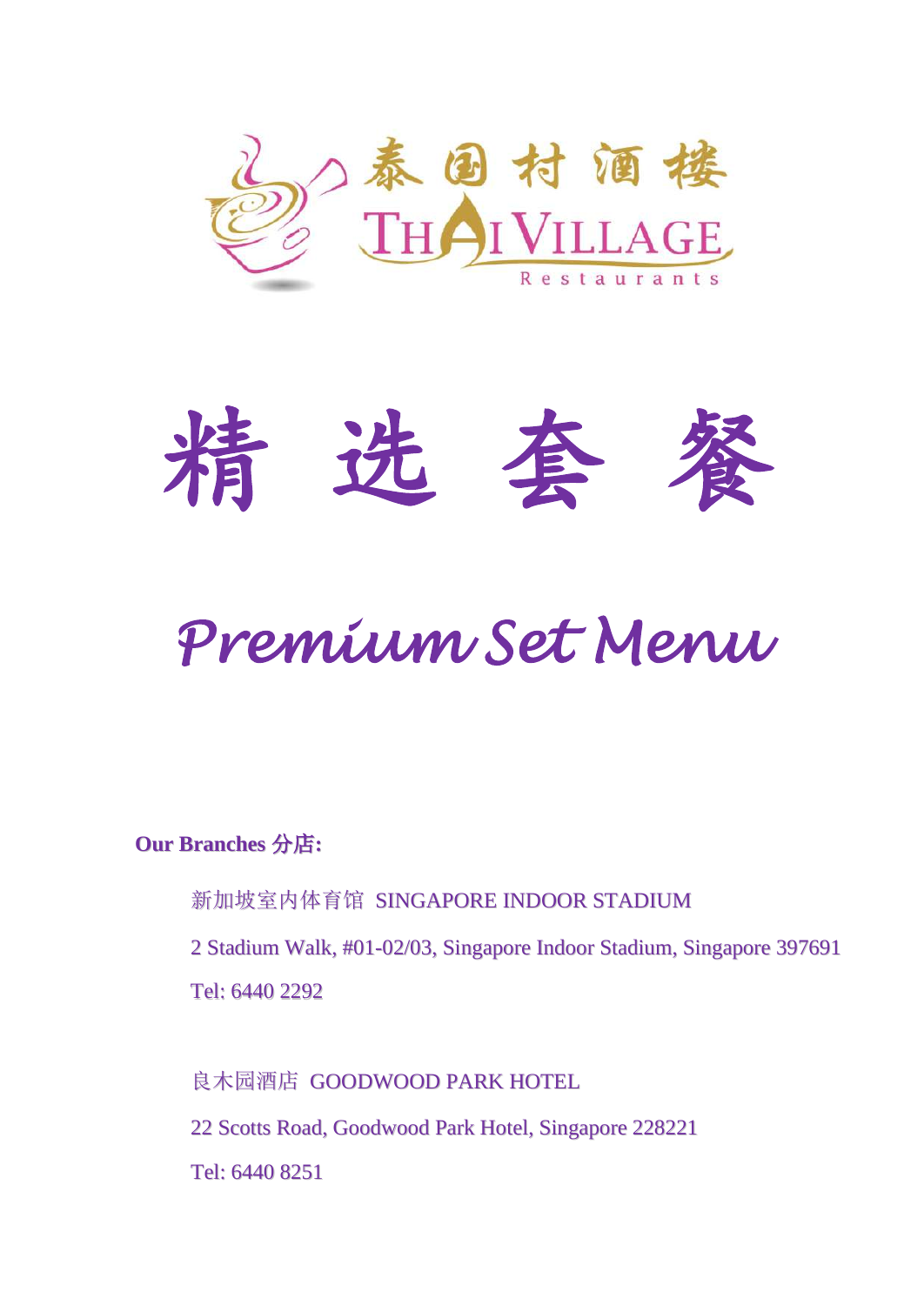



- 1.锦绣拼盘 Deluxe Cold Dish
- 2.砂煲蟹肉/鸡丝鲍翅 (一大煲) Braised Superior Shark's Fin with Crab or Chicken Meat (1 Big Pot)
- 3.笋壳鱼 (港蒸 / 菜脯蒸 / 油浸) Steamed Soon Hock in HK Style / Chai Poh / Deep Fried
- 4.鲍鱼时蔬

Abalone with Seasonal Vegetables

5.白果芋泥 Yam Paste with Ginko Nuts









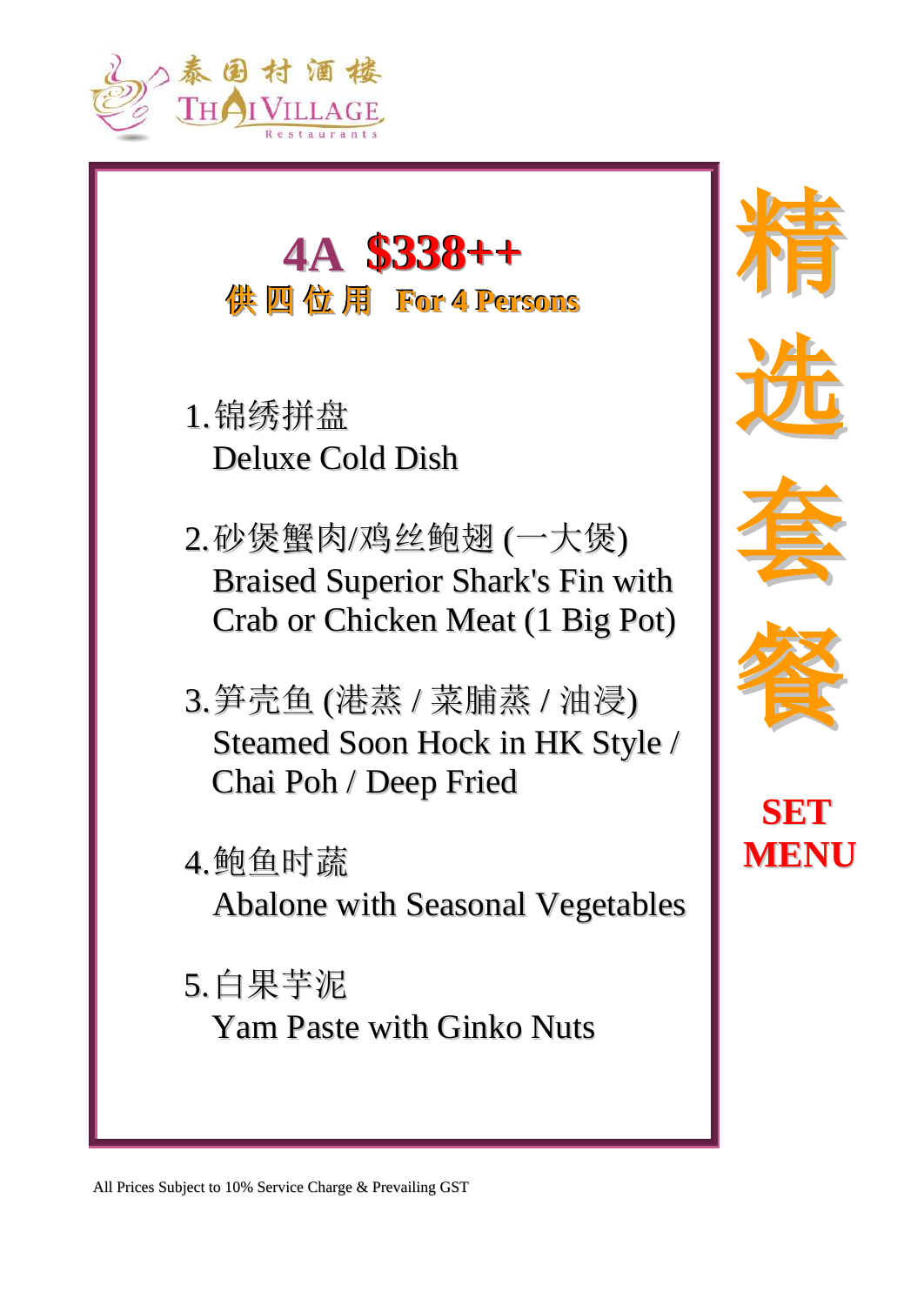



- 1.水晶冰花菜 Crystalline Ice Plant
- 2.砂煲蟹肉/鸡丝鲍翅 (每人一煲) Braised Superior Shark's Fin with Crab or Chicken Meat (individual)
- 3.冬粉焗蟹 Baked Crabs with Vermicelli
- 4.泰式焗鳕鱼 Baked Thai Style Cod Fish
- 5.水果拼盘 Fruit Platter









**SET MENU**

All Prices Subject to 10% Service Charge & Prevailing GST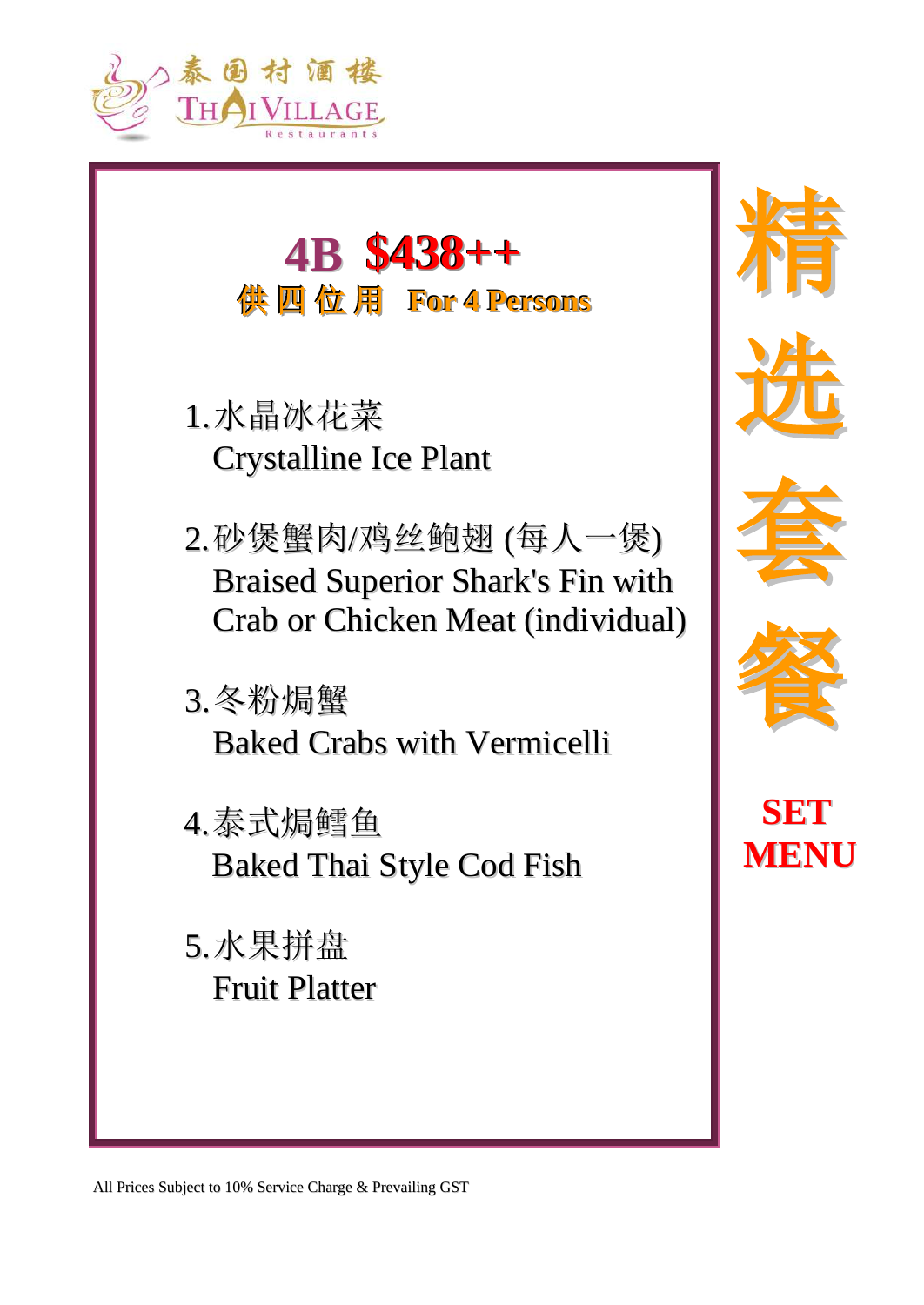



- 1. 锦绣拼盘 Deluxe Cold Dish
- 2. 砂煲蟹肉/鸡丝鲍翅 (一大煲) Braised Superior Shark's Fin with Crab or Chicken Meat (1 Big Pot)
- 3. 冬粉焗蟹 Baked Crabs with Vermicelli
- 4. 姜葱炒鹿肉 Fried Deer Meat with Spring Onion and Ginger
- 5. 婆参扒菠菜和灵芝菇 Sea Cucumber with Lingzhi Mushroom and Spinach
- 6. 海鲜炒饭 Seafood Fried Rice
- 7. 水果拼盘 Fruit Platter









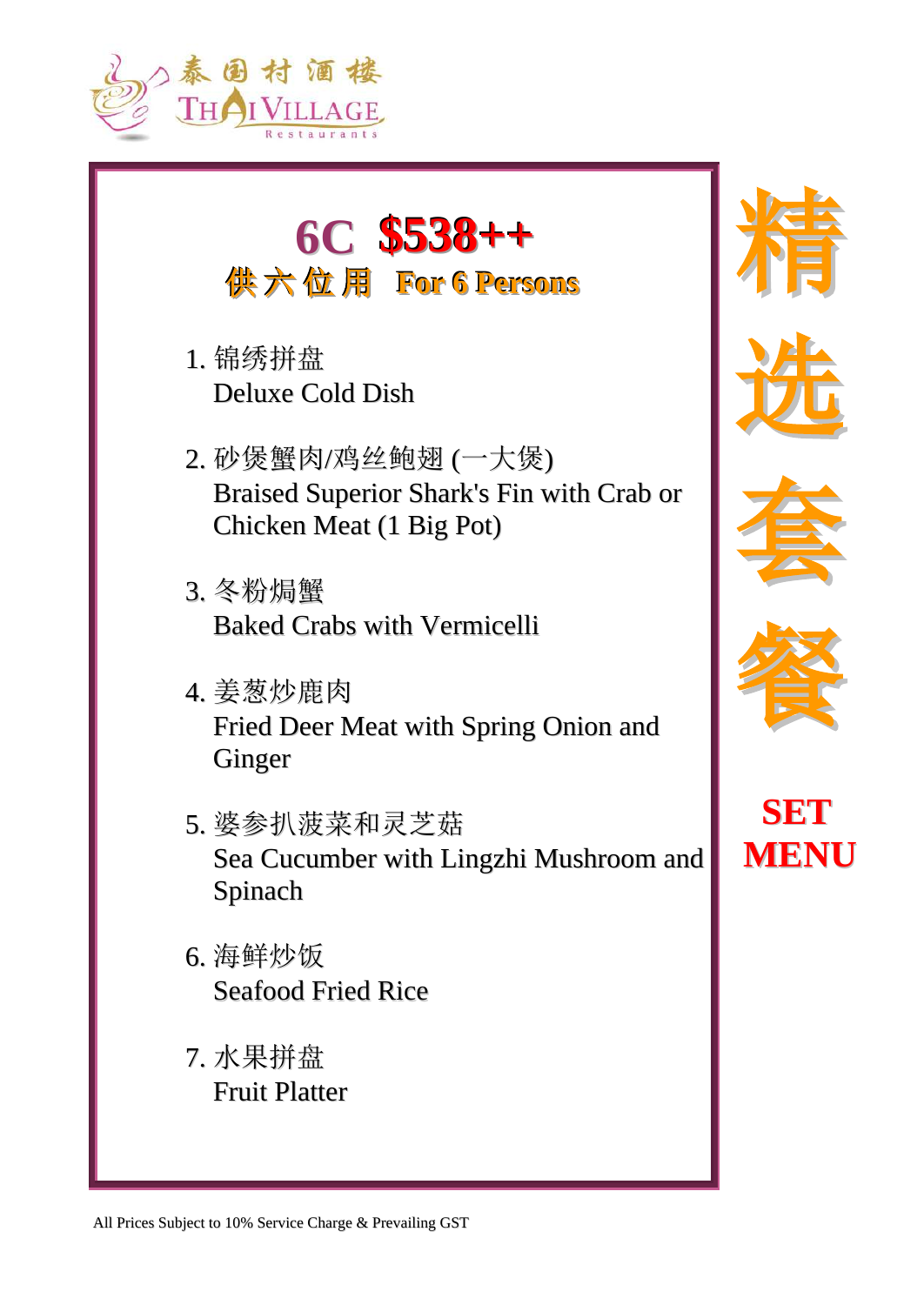



- 1. 砂煲蟹肉/鸡丝鲍翅 (每人一煲) Braised Superior Shark's Fin with Crab or Chicken Meat (individual)
- 2. 白灼活虾 Poached Live Prawns
- 3. 笋壳鱼 (港蒸 / 菜脯蒸 / 油浸) Steamed Soon Hock in HK Style / Chai Poh / Deep Fried
- 4. 芦笋炒带子 Fried Asparagus with Scallops
- 5. 冬粉焗蟹 Baked Crabs with Vermicelli
- 6. 盐焗鸡腿 Salt Baked Chicken Drumsticks
- 7. 海底椰龙眼 Sea Coconut with Longan









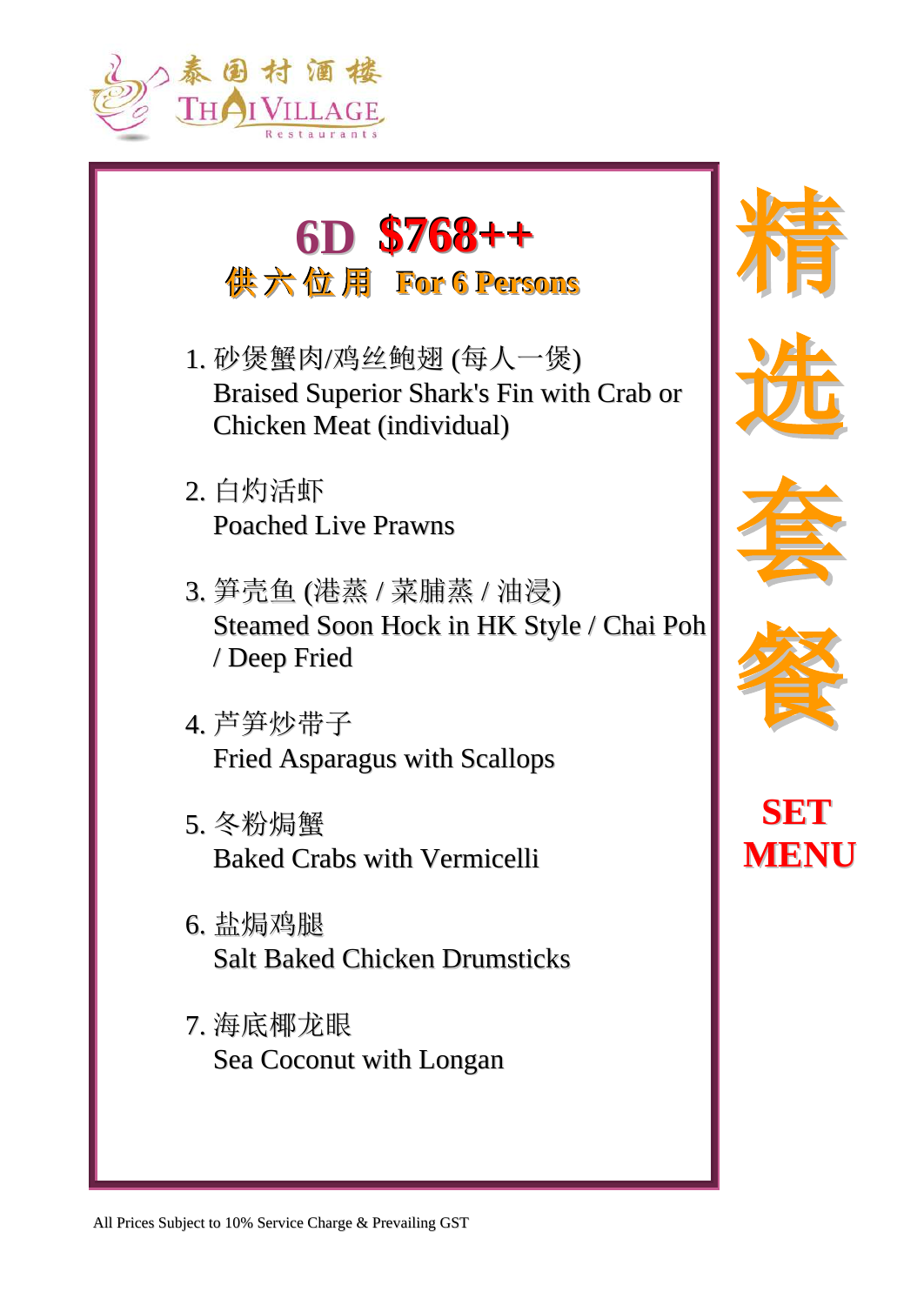

### **8E \$858++ 供八位用 For 8 Persons**

- 1. 锦绣拼盘 Deluxe Cold Dish
- 2. 砂煲蟹肉/鸡丝鲍翅 (一大煲) Braised Superior Shark's Fin with Crab or Chicken Meat (1 Big Pot)
- 3. 冬粉焗蟹 Baked Crabs with Vermicelli
- 4. 鲍鱼时蔬 Abalone with Seasonal Vegetables
- 5. 啤酒排骨 Beer Pork Ribs
- 6. 笋壳鱼 (港蒸 / 菜脯蒸 / 油浸) Steamed Soon Hock in HK Style / Chai Poh / Deep Fried
- 7. 海鲜炒饭 Seafood Fried Rice
- 8. 海底椰龙眼 Sea Coconut with Longan











All Prices Subject to 10% Service Charge & Prevailing GST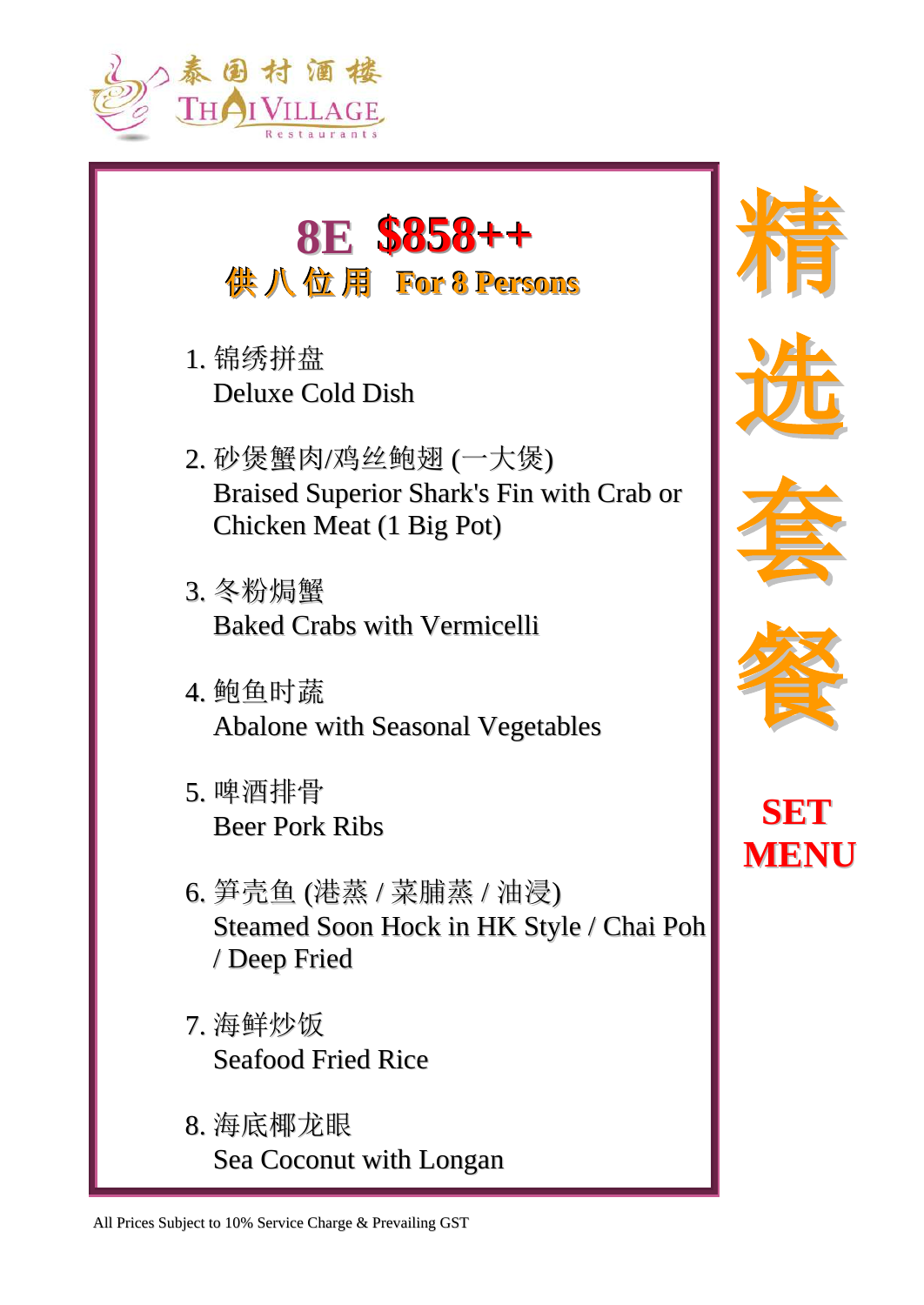

# **8F \$1148++ 供八位用 For 8 Persons**

- 1. 砂煲蟹肉/鸡丝鲍翅 (每人一煲) Braised Superior Shark's Fin with Crab or Chicken Meat (individual)
- 2. 香煎杏鲍菇日本和牛 Pan-fried Japanese Wagyu Beef with Mushroom
- 3. 药膳活虾 Herbal Poached Live Prawns
- 4. 冬粉焗蟹 Baked Crabs with Vermicelli
- 5. 姜葱炒生鱼 Fried Toman Fish with Spring Onion & Ginger
- 6. 芦笋炒带子 Fried Asparagus with Scallops
- 7. 泰式豆腐 Crispy Beancurd in Thai Style
- 8. 白果芋泥 Yam Paste with Ginko Nuts









**SET MENU**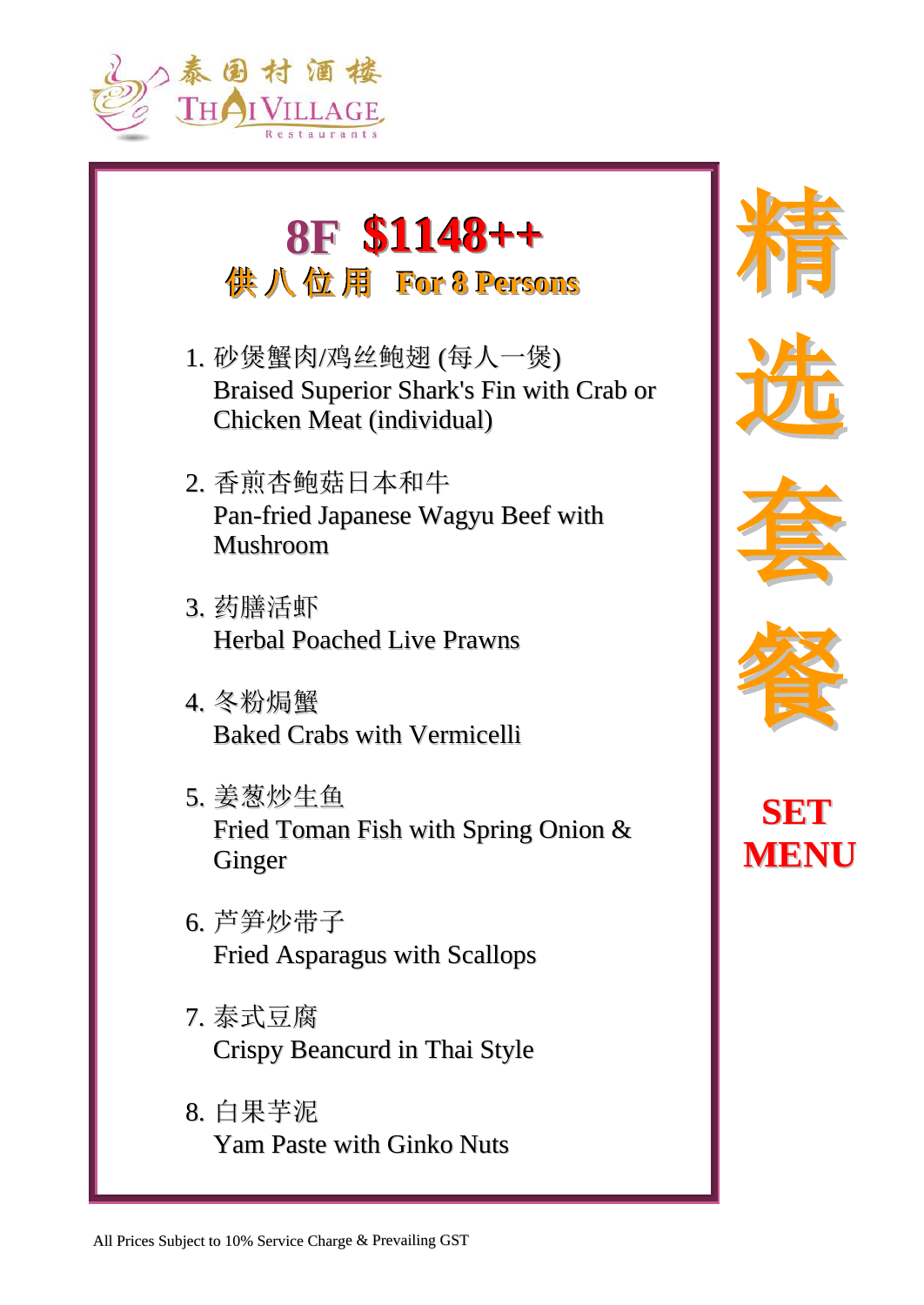

### **10G \$1128++** 供十位用 For 10 Persons

- 1. 锦绣拼盘 Deluxe Cold Dish
- 2. 砂煲蟹肉/鸡丝鲍翅 (一大煲) Braised Superior Shark's Fin with Crab or Chicken Meat (1 Big Pot)
- 3. 蒜茸蒸龙虾 Garlic Steamed Lobster
- 4. 泰式焗鳕鱼 Baked Thai Style Cod Fish
- 5. 参峇杂蔬 (或蒜茸炒) Sambal Mixed Vegatables (or Garlic)
- 6. 松茸菇炒鹿肉 Fried Deer Meat with Mushroom
- 7. 辣椒螃蟹 + 馒头 Chilli Crab + Man Tou Buns
- 8. 海鲜炒饭 Seafood Fried Rice
- 9. 白果芋泥 Yam Paste with Ginko Nuts









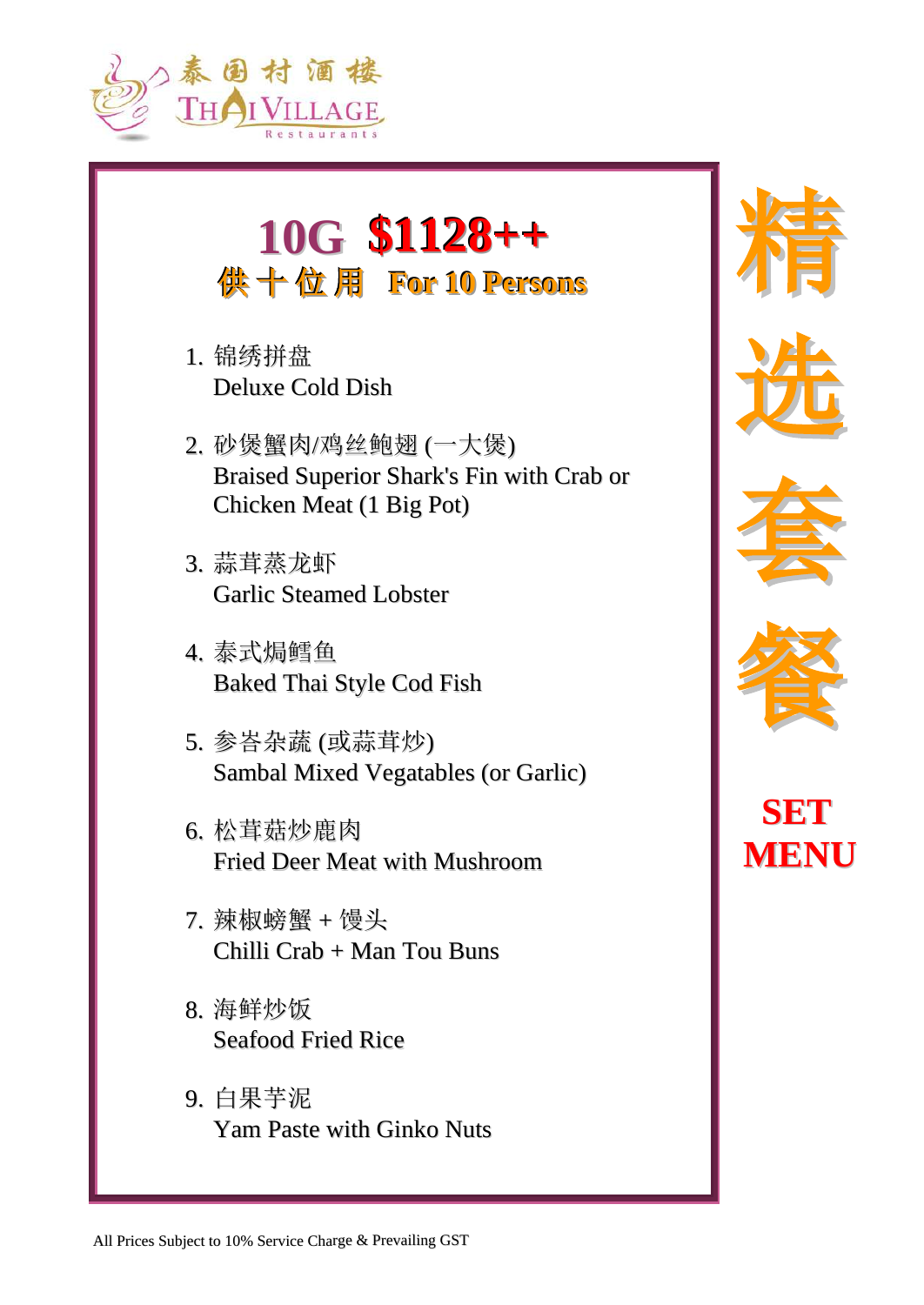

## **10H \$1688++** 供十位用 For 10 Persons

- 1. 龙虾水果沙律 Lobster Salad with Mixed Fruits
- 2. 砂煲蟹肉/鸡丝鲍翅 (每人一煲) Braised Superior Shark's Fin with Crab or Chicken Meat (individual)
- 3. 原粒鲍鱼 (4 头) Whole Abalone with Special Sauce (4-head)
- 4. 笋壳鱼 (港蒸 / 菜脯蒸 / 油浸) Steamed Soon Hock in HK Style / Chai Poh / Deep Fried
- 5. 冬粉焗蟹 Baked Crabs with Vermicelli
- 6. 盐焗鸡腿 Salt Baked Chicken Drumsticks
- 7. 上汤苋菜 Chinese Spinach with Superior Broth
- 8. 白果芋泥 Yam Paste with Ginko Nuts









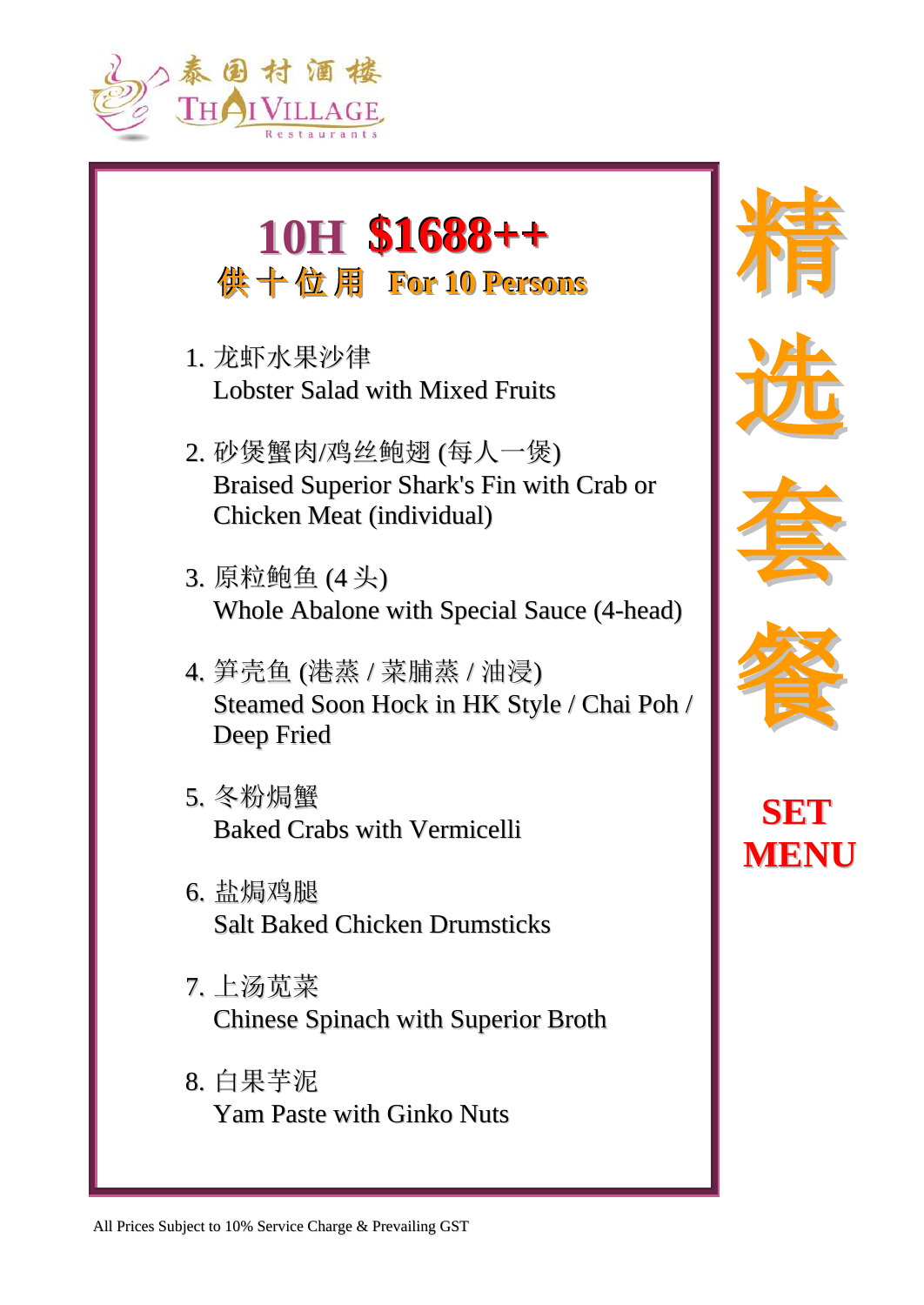

# **12i \$1528++ 供十二位用 For 12 Persons**

- 1. 锦绣拼盘 Deluxe Cold Dish
- 2. 砂煲蟹肉/鸡丝鲍翅 (一大煲) Braised Superior Shark's Fin with Crab or Chicken Meat (1 Big Pot)
- 3. 蒜茸蒸龙虾 Garlic Steamed Lobster
- 4. 香煎杏鲍菇日本和牛 Pan-fried Japanese Wagyu Beef with Mushroom
- 5. 笋壳鱼 (港蒸 / 菜脯蒸 / 油浸) Steamed Soon Hock in HK Style / Chai Poh / Deep Fried
- 6. 冬粉焗蟹 Baked Crabs with Vermicelli
- 7. 婆参扒灵芝菇和菠菜 Sea Cucumber with Lingzhi Mushroom and Spinach
- 8. 海鲜炒饭 Seafood Fried Rice
- 9. 白果芋泥 Yam Paste with Ginko Nuts